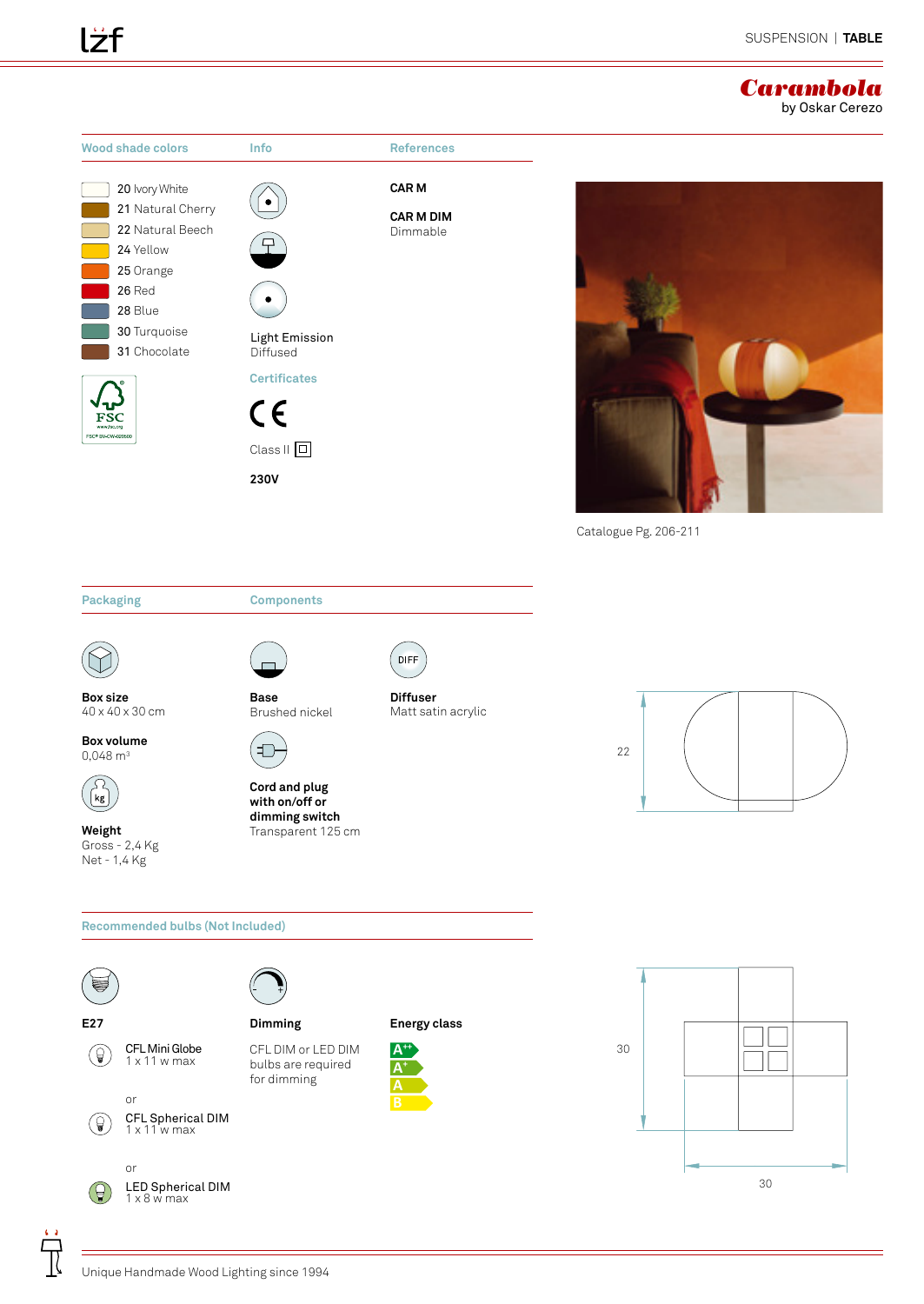### *Carambola* **/ MEDIUM SUSPENSION**

by Oskar Cerezo



Catalogue Pg. 206-211, 262, 266 **PHOTO: CAR SM**, CAR SG, CAR SP







**Electrical cable** Transparent

2 m drop **Steel cable** 2 m drop

**Box volume**  $0,254 \text{ m}^3$ 



**Weight** Gross - 8,9 Kg Net - 6,6 Kg

**Recommended tube (Included)**



 $\Box$ 

Linear fluorescent 4 x 8 w



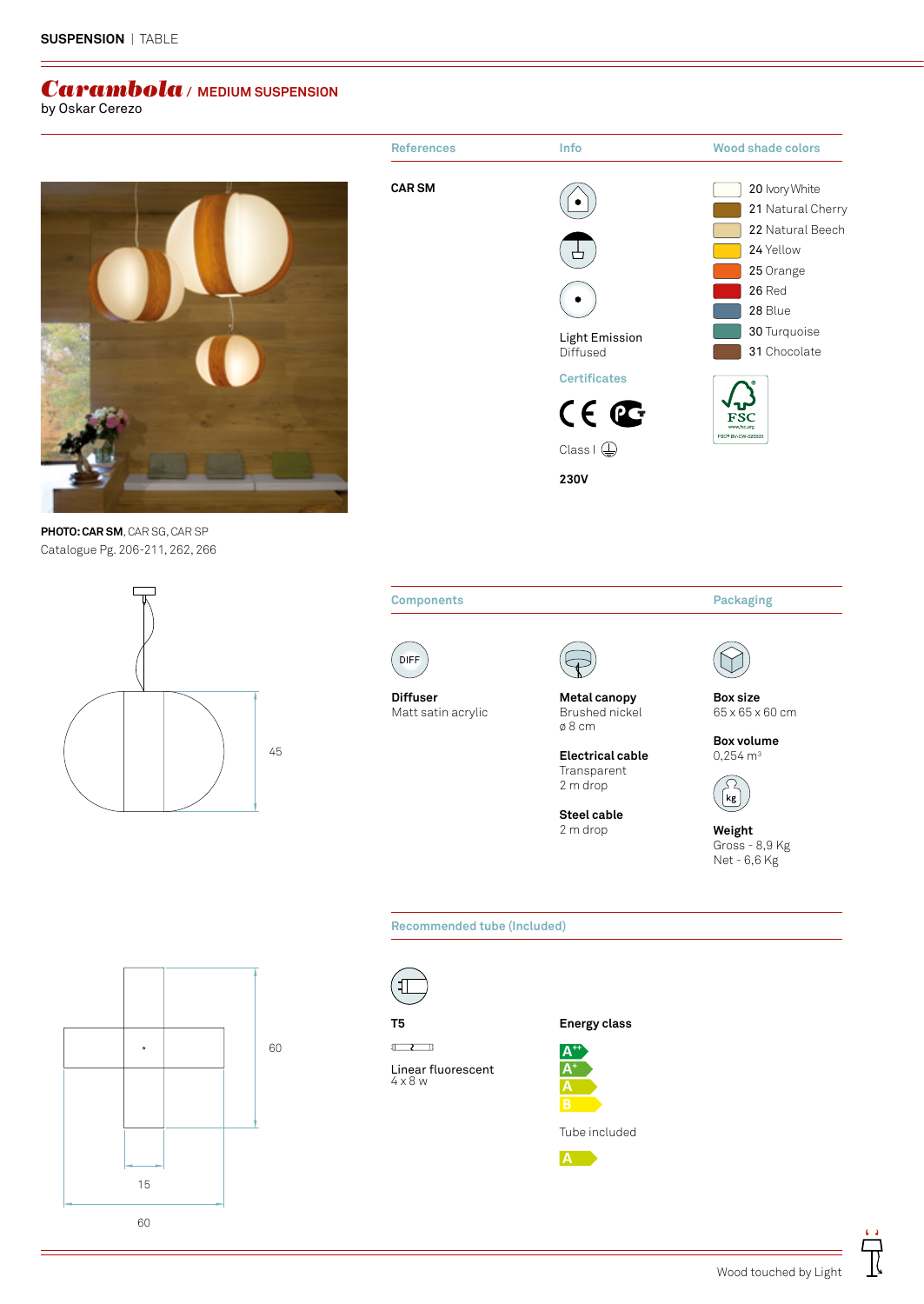# *Carambola* **/ MEDIUM SUSPENSION** by Oskar Cerezo

| Reference     | <b>Units</b> | <b>Ballast Reference</b> | Family   | <b>Brand</b>                        |
|---------------|--------------|--------------------------|----------|-------------------------------------|
| <b>CAR SM</b> |              | 24138831                 | PC BASIC | <b>TRIDONIC</b><br>www.tridonic.com |

**NOTE**

These are our standard options, for other options, please specify dimming needs.

 $\ddot{\vec{\mathbb{I}}}$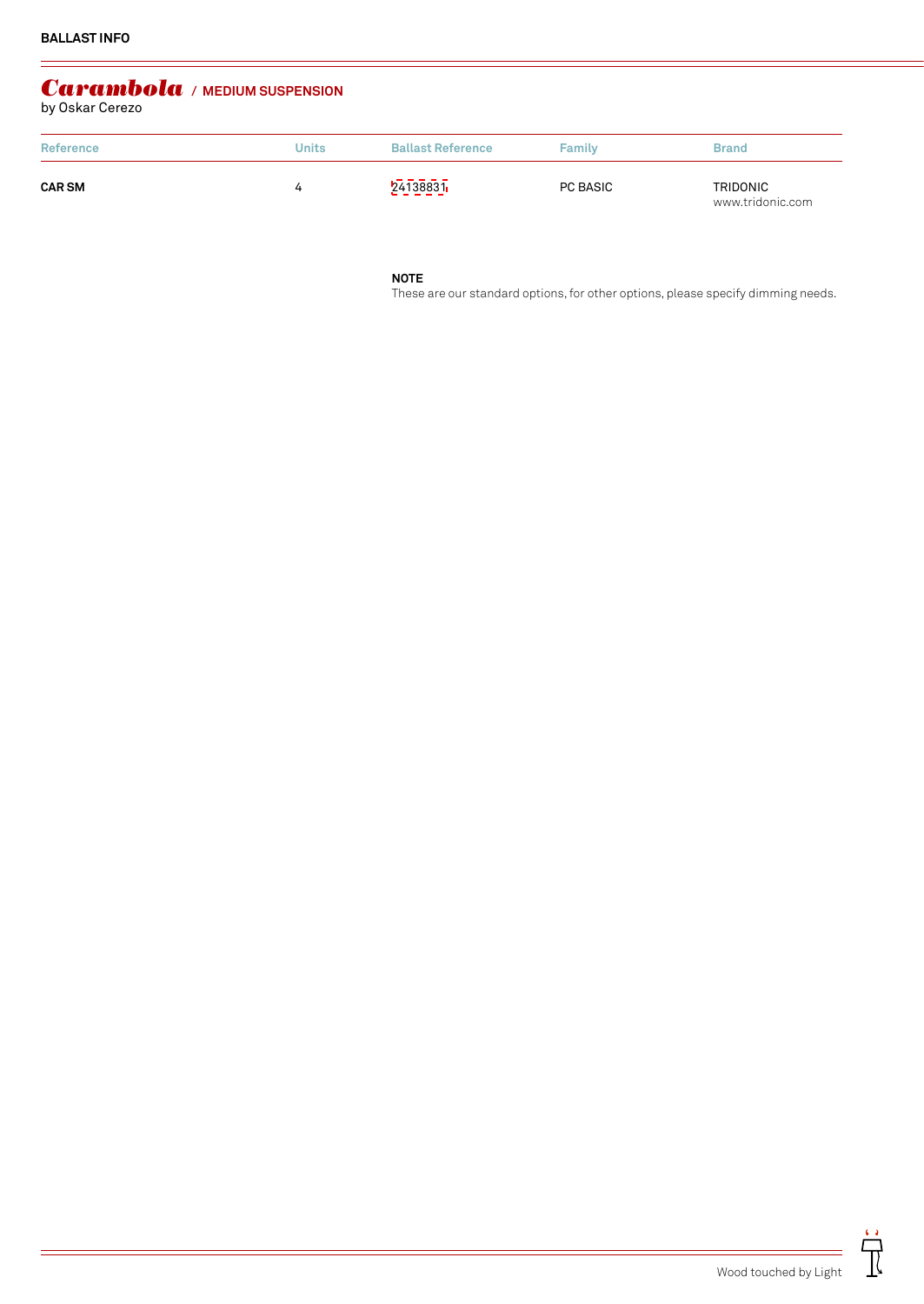## **LARGE SUSPENSION /** *Carambola*

by Oskar Cerezo





**Izf** 

**Weight** Gross - 12,9 Kg Net - 9,3 Kg

**Transparent** 2 m drop

**Steel cable** 2 m drop



```
Recommended tube (Included)
T5 Energy class
                       Dimming\BoxFor contract:
                                            A++
                       DALI / DSI (Tridonic) / 
Linear fluorescent
                                            A+
                       Switch / Sensor Control
4 x 24 w
                                            A
                       Note: For other 
                       options, please 
                                           Tube included
                       specify dimming 
                       needs
                                           A
```